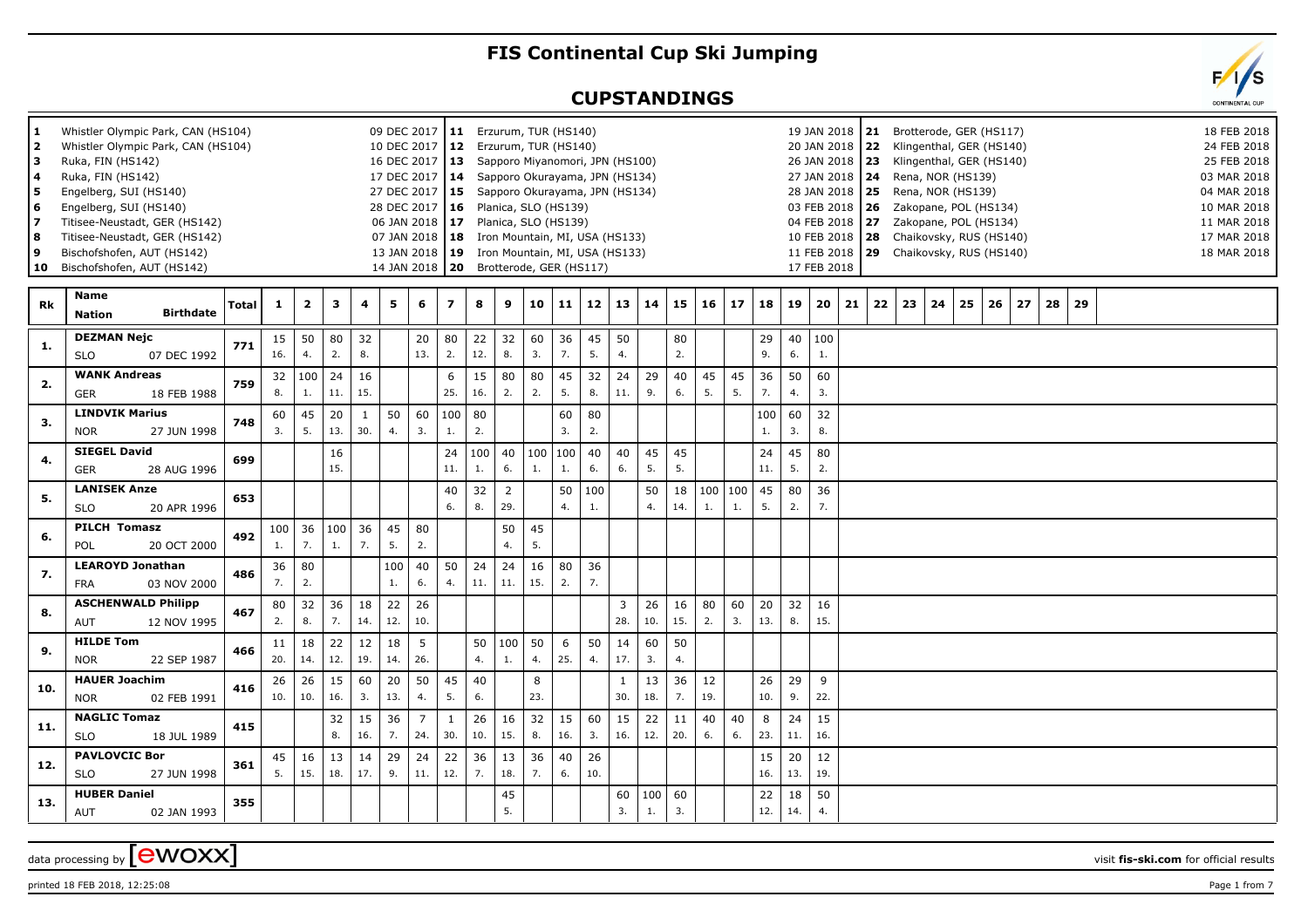| Rk  | Name<br><b>Birthdate</b><br>Nation                        | Total | $\mathbf{1}$           | $\overline{2}$      | 3                     | 4         | 5         | 6         | $\overline{ }$        | 8         | 9                   | 10                    | 11        | 12        | 13                  | 14                             | 15                    | 16        | 17                    | 18                    | 19                             | 20                    | 21 | 22 | 23 | 24 | 25 | 26 | 27 | 28 | 29 |  |  |  |
|-----|-----------------------------------------------------------|-------|------------------------|---------------------|-----------------------|-----------|-----------|-----------|-----------------------|-----------|---------------------|-----------------------|-----------|-----------|---------------------|--------------------------------|-----------------------|-----------|-----------------------|-----------------------|--------------------------------|-----------------------|----|----|----|----|----|----|----|----|----|--|--|--|
| 14. | <b>KRANJEC Robert</b><br><b>SLO</b><br>16 JUL 1981        | 340   |                        |                     |                       |           |           |           | 15<br>16.             |           |                     |                       | 14<br>17. | 15<br>16. | $ 100\rangle$<br>1. | $\overline{\mathbf{3}}$<br>28. | 100 50<br>1.          | 4.        | 11<br>20.             | 18.                   | $13 \mid 12$<br>19.            | $\overline{7}$<br>24. |    |    |    |    |    |    |    |    |    |  |  |  |
| 15. | <b>RINGEN Sondre</b><br>09 OCT 1996<br><b>NOR</b>         | 294   |                        |                     |                       |           | 40<br>6.  |           |                       | 60<br>3.  |                     | 40<br>6.              |           |           | 80<br>2.            |                                |                       | 29<br>9.  | 22<br>12.             |                       | 15<br>16.                      | 8<br>23.              |    |    |    |    |    |    |    |    |    |  |  |  |
| 16. | <b>ALTENBURGER Florian</b><br>02 NOV 1993<br>AUT          | 276   |                        | 9<br>22.            | 45<br>5.              | 40<br>6.  | 24<br>11. | 50<br>4.  | 18<br>14.             |           |                     |                       |           |           | 32<br>8.            | 12<br>19.                      | 24<br>11.             |           |                       | 5<br>26.              | 6<br>25.                       | 11<br>20.             |    |    |    |    |    |    |    |    |    |  |  |  |
| 17. | <b>TEPES Jurij</b><br><b>SLO</b><br>14 FEB 1989           | 264   |                        |                     | 50<br>4.              | 100<br>1. |           |           | $\overline{4}$<br>27. | 5<br>26.  |                     |                       |           |           |                     |                                |                       | 18<br>14. | 80<br>2.              | $\overline{7}$<br>24. |                                |                       |    |    |    |    |    |    |    |    |    |  |  |  |
| 18. | <b>ZNISZCZOL Aleksander</b><br>08 MAR 1994<br>POL         | 257   |                        |                     | 12<br>19.             |           | 13<br>18. | 12<br>19. | 32<br>8.              | 13<br>18. | 36<br>7.            | 24<br>11.             | 32<br>8.  | 29<br>9.  |                     |                                |                       | 26<br>10. |                       |                       | 14<br>17.                      | 14<br>17.             |    |    |    |    |    |    |    |    |    |  |  |  |
| 19. | <b>LACKNER Thomas</b><br>09 APR 1993<br>AUT               | 256   | 20 <sub>1</sub><br>13. | 11<br>20.           | 40<br>6.              | 29<br>9.  |           |           | 26<br>10.             | 45<br>5.  | 18<br>14.           | 22<br>12.             |           |           | 8<br>23.            | 6<br>25.                       | 5<br>26.              | 10<br>21. | 16<br>15.             |                       |                                |                       |    |    |    |    |    |    |    |    |    |  |  |  |
| 20. | <b>WOHLGENANNT Ulrich</b><br>01 AUG 1994<br>AUT           | 236   |                        |                     |                       |           | 14<br>17. | 100<br>1. | 12<br>19.             | 18<br>14. | 14<br>17.           | 26<br>10.             |           |           |                     |                                |                       |           |                       | 14<br>17.             | 16<br>15.                      | 22<br>12.             |    |    |    |    |    |    |    |    |    |  |  |  |
| 21. | <b>JELAR Ziga</b><br><b>SLO</b><br>22 OCT 1997            | 224   | 24<br>11.              | 60<br>3.            | 60<br>3.              | 80<br>2.  |           |           |                       |           |                     |                       |           |           |                     |                                |                       |           |                       |                       |                                |                       |    |    |    |    |    |    |    |    |    |  |  |  |
| 22. | <b>HAMANN Martin</b><br>10 APR 1997<br>GER                | 206   | 22<br>12.              | $\vert$ 24<br>11.   | $\overline{4}$<br>27. |           |           |           |                       |           | 6<br>25.            | 12<br>19.             |           |           | 9<br>22.            | 18<br>14.                      | 20<br>13.             | 14<br>17. | 32<br>8.              | 16<br>15.             | $\overline{\mathbf{3}}$<br>28. | 26<br>10.             |    |    |    |    |    |    |    |    |    |  |  |  |
| 23. | <b>PEDERSEN Robin</b><br><b>NOR</b><br>31 AUG 1996        | 199   |                        |                     |                       |           |           |           |                       |           | 22<br>12.           | 10<br>21.             | 22<br>12. | 16<br>15. | 36<br>7.            | 36<br>7.                       | 6<br>25.              | 24<br>11. | $\overline{7}$<br>24. | 10<br>21.             | 10<br>21.                      |                       |    |    |    |    |    |    |    |    |    |  |  |  |
| 24. | <b>HUBER Stefan</b><br>08 MAR 1994<br>AUT                 | 190   | 3<br>28.               | $\mathbf{1}$<br>30. |                       | 20<br>13. |           |           | 13<br>18.             | 12<br>19. | 20<br>13.           | $\overline{2}$<br>29. |           |           |                     |                                |                       | 22<br>12. | 36<br>7.              | 32<br>8.              | 29<br>9.                       |                       |    |    |    |    |    |    |    |    |    |  |  |  |
| 25. | <b>PASCHKE Pius</b><br><b>GER</b><br>20 MAY 1990          | 189   |                        |                     |                       |           |           |           |                       |           |                     |                       |           |           |                     |                                |                       | 60<br>3.  | 50<br>4.              | 40<br>6.              | 13<br>18.                      | 26<br>10.             |    |    |    |    |    |    |    |    |    |  |  |  |
| 26. | <b>KOZISEK Cestmir</b><br>CZE<br>09 NOV 1991              | 177   | 15.                    | $16 \mid 14$<br>17. | 29<br>9.              | 45<br>5.  |           |           |                       |           | 60<br>3.            | 13<br>18.             |           |           |                     |                                |                       |           |                       |                       |                                |                       |    |    |    |    |    |    |    |    |    |  |  |  |
| 27. | <b>GRANERUD Halvor Egner</b><br>29 MAY 1996<br><b>NOR</b> | 160   |                        |                     |                       |           |           |           |                       |           |                     |                       |           |           |                     |                                |                       |           |                       | 3.                    | 60   100<br>1.                 |                       |    |    |    |    |    |    |    |    |    |  |  |  |
| 28. | <b>POLASEK Viktor</b><br>CZE<br>18 JUL 1997               | 157   | 40<br>6.               | 15<br>16.           | $\mathbf{1}$<br>30.   | 11<br>20. | 80<br>2.  | 10<br>21. |                       |           |                     |                       |           |           |                     |                                |                       |           |                       |                       |                                |                       |    |    |    |    |    |    |    |    |    |  |  |  |
| 29. | <b>ZUPANCIC Miran</b><br>11 NOV 1989<br>SLO               | 155   | 29<br>9.               | 29<br>9.            |                       |           | 15<br>16. | 14<br>17. | 10<br>21.             |           |                     |                       |           |           | 10<br>21.           | 10<br>21.                      |                       | 8<br>23.  | 8<br>23.              | 12<br>19.             |                                | 10<br>21.             |    |    |    |    |    |    |    |    |    |  |  |  |
| 30. | <b>WOLNY Jakub</b><br>15 MAY 1995<br>POL                  | 147   |                        |                     |                       |           |           |           |                       |           |                     |                       |           |           |                     |                                |                       |           |                       | 80<br>2.              | 22<br>12.                      | 45<br>5.              |    |    |    |    |    |    |    |    |    |  |  |  |
| 31. | <b>KANTYKA Przemyslaw</b><br>POL<br>15 DEC 1996           | 142   | $\overline{2}$<br>29.  |                     |                       |           |           | 11<br>20. | 36<br>7.              | 29<br>9.  |                     |                       | 24<br>11. | 20<br>13. |                     |                                | 8<br>23.              |           | 12<br>19.             |                       |                                |                       |    |    |    |    |    |    |    |    |    |  |  |  |
| 32. | <b>HOFER Thomas</b><br>AUT<br>28 JAN 1996                 | 141   |                        |                     |                       |           |           |           | 16<br>15.             | 20<br>13. | $\mathbf{1}$<br>30. | 18<br>14.             |           |           | 18<br>14.           | 16<br>15.                      | $\overline{7}$<br>24. | 32<br>8.  | 13<br>18.             |                       |                                |                       |    |    |    |    |    |    |    |    |    |  |  |  |

printed 18 FEB 2018, 12:25:08 **Page 2** from 7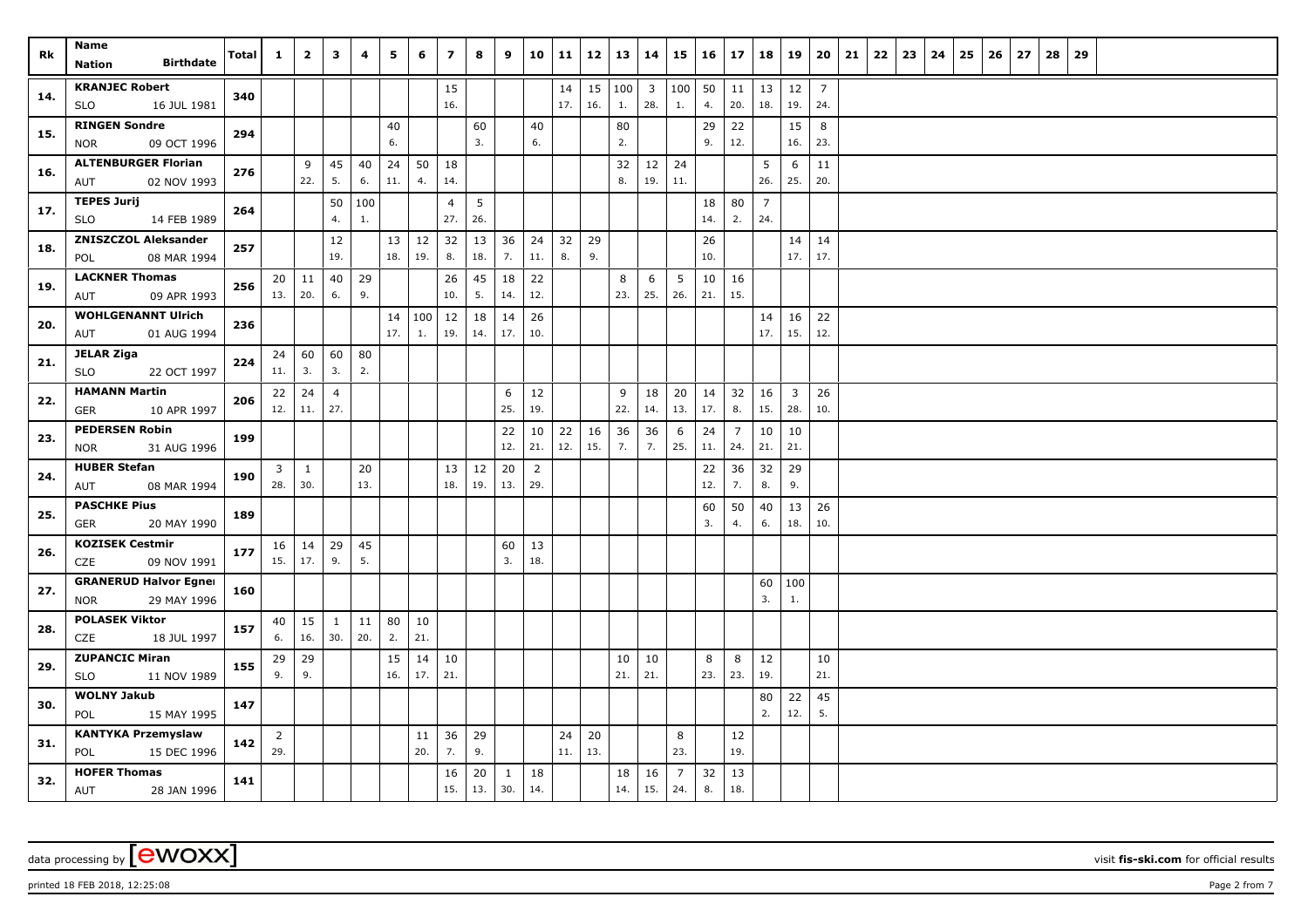| Rk  | Name                                                      | Total | $\mathbf{1}$ | $\mathbf{2}$   | $\mathbf{3}$ | 4         | 5                      | 6                     | $\overline{ }$ | 8                              | 9         | 10                    | 11        | 12        | 13        | 14                    |                             | $15 \mid 16 \mid$     | 17                    | 18                    | 19                    | 20                | 21 | 22 | 23 | 24 | 25 | 26 | 27 | 28 | 29 |  |  |  |
|-----|-----------------------------------------------------------|-------|--------------|----------------|--------------|-----------|------------------------|-----------------------|----------------|--------------------------------|-----------|-----------------------|-----------|-----------|-----------|-----------------------|-----------------------------|-----------------------|-----------------------|-----------------------|-----------------------|-------------------|----|----|----|----|----|----|----|----|----|--|--|--|
|     | <b>Birthdate</b><br>Nation                                |       |              |                |              |           |                        |                       |                |                                |           |                       |           |           |           |                       |                             |                       |                       |                       |                       |                   |    |    |    |    |    |    |    |    |    |  |  |  |
| 33. | <b>BAER Moritz</b><br>16 MAY 1997<br>GER                  | 135   | 14.          | $18$ 20<br>13. |              | 9<br>22.  |                        |                       |                |                                |           |                       |           |           |           | $\overline{2}$<br>29. | $26 \mid 15$<br>10.         | 16.                   | 29<br>9.              | 9<br>22.              | $\overline{7}$<br>24. |                   |    |    |    |    |    |    |    |    |    |  |  |  |
| 34. | <b>TOLLINGER Elias</b><br>25 MAR 1995<br>AUT              | 131   | 50<br>4.     | 22<br>12.      | 10<br>21.    | 21.       | $10 \mid 12$<br>19.    | $\overline{4}$<br>27. |                |                                | 12<br>19. | 6<br>25.              |           |           |           |                       |                             | 5<br>26.              |                       |                       |                       |                   |    |    |    |    |    |    |    |    |    |  |  |  |
| 35. | <b>KLIMOV Evgeniy</b><br>03 FEB 1994<br><b>RUS</b>        | 128   |              |                |              |           |                        |                       |                |                                |           |                       |           |           | 16<br>15. | 80<br>2.              | 32<br>8.                    |                       |                       |                       |                       |                   |    |    |    |    |    |    |    |    |    |  |  |  |
| 36. | <b>POGRAJC Andraz</b><br>26 SEP 1991<br>SLO               | 121   | 12           | 8<br>19. 23.   | 8<br>23.     | 26<br>10. | $5\overline{5}$<br>26. |                       |                |                                |           |                       |           |           |           |                       |                             | 36<br>7.              | 26<br>10.             |                       |                       |                   |    |    |    |    |    |    |    |    |    |  |  |  |
| 37. | <b>BJOERENG Joacim Oeder</b><br>14 DEC 1995<br><b>NOR</b> | 119   |              | 5<br>26.       |              | 2<br>29.  | $\overline{2}$<br>29.  | $\overline{3}$<br>28. |                |                                |           |                       | 10<br>21. | 9<br>22.  | 22<br>12. | 32<br>8.              | $\overline{4}$<br>$27.$ 21. | 10                    | 20<br>13.             |                       |                       |                   |    |    |    |    |    |    |    |    |    |  |  |  |
| 38. | <b>LEITNER Clemens</b><br>07 NOV 1998<br>AUT              | 118   |              |                |              |           | 26<br>10.              | 22<br>12.             |                |                                | 10<br>21. | 20<br>13.             |           |           |           |                       |                             |                       |                       |                       |                       | 40<br>6.          |    |    |    |    |    |    |    |    |    |  |  |  |
| 39. | <b>SCHIFFNER Markus</b><br>05 JUN 1992<br>AUT             | 117   |              |                | 14<br>17.    | 50<br>4.  | 1<br>30.               | 15<br>16.             |                |                                |           | 15<br>16.             |           |           | 12<br>19. |                       |                             | $\overline{7}$<br>24. | $\overline{3}$<br>28. |                       |                       |                   |    |    |    |    |    |    |    |    |    |  |  |  |
| 40. | <b>PEIER Killian</b><br>28 MAR 1995<br>SUI                | 114   |              |                |              |           | 60<br>3.               | 36<br>7.              |                |                                |           |                       |           |           |           |                       |                             |                       |                       |                       |                       | 18<br>14.         |    |    |    |    |    |    |    |    |    |  |  |  |
| 41. | <b>EGLOFF Luca</b><br>SUI<br>06 JUN 1995                  | 99    | 13<br>18.    | 40<br>6.       |              |           | 11<br>20.              |                       |                |                                |           |                       |           |           | 6<br>25.  | 15<br>16.             | 9<br>22.                    |                       |                       |                       |                       | 5<br>26.          |    |    |    |    |    |    |    |    |    |  |  |  |
| 41. | <b>POPPINGER Manuel</b><br>19 MAY 1989<br>AUT             | 99    |              |                |              |           |                        |                       |                |                                |           |                       |           |           |           |                       |                             |                       |                       | 50<br>4.              | 36<br>7.              | $\vert$ 13<br>18. |    |    |    |    |    |    |    |    |    |  |  |  |
| 43. | <b>HAZETDINOV Ilmir</b><br><b>RUS</b><br>28 OCT 1991      | 91    |              |                | 9<br>22.     | 24<br>11. |                        |                       | 29<br>9.       | 18<br>14.                      |           | 11<br>20.             |           |           |           |                       |                             |                       |                       |                       |                       |                   |    |    |    |    |    |    |    |    |    |  |  |  |
| 44. | <b>HOFFMANN Felix</b><br>14 OCT 1997<br>GER               | 90    | 9<br>22.     | 13<br>18.      |              | 5<br>26.  |                        |                       |                |                                |           |                       |           |           | 26<br>10. | 8<br>23.              | 14<br>17.                   |                       | 10<br>21.             | $\overline{3}$<br>28. | $\overline{2}$<br>29. |                   |    |    |    |    |    |    |    |    |    |  |  |  |
| 45. | <b>MURANKA Klemens</b><br>31 AUG 1994<br>POL              | 87    | 6<br>25.     | 12<br>19.      |              |           |                        |                       |                | 11<br>20.                      |           |                       | 26<br>10. | 13<br>18. |           |                       |                             |                       |                       | 11<br>20.             | 8<br>23.              |                   |    |    |    |    |    |    |    |    |    |  |  |  |
| 46. | <b>NAKAMURA Naoki</b><br>19 SEP 1996<br><b>JPN</b>        | 83    |              |                |              |           |                        |                       |                |                                |           |                       |           |           | 45<br>5.  | 9<br>22.              | 29<br>9.                    |                       |                       |                       |                       |                   |    |    |    |    |    |    |    |    |    |  |  |  |
| 47. | <b>SCHULER Andreas</b><br>SUI<br>30 DEC 1995              | 81    |              |                |              |           | 6<br>25.               | 6<br>25.              | 11<br>20.      |                                | 29<br>9.  | 29<br>9.              |           |           |           |                       |                             |                       |                       |                       |                       |                   |    |    |    |    |    |    |    |    |    |  |  |  |
| 48. | <b>ZOGRAFSKI Vladimir</b><br>14 JUL 1993<br><b>BUL</b>    | 77    |              |                |              |           | 32<br>8.               | 16<br>15.             |                |                                | 15<br>16. | 14<br>17.             |           |           |           |                       |                             |                       |                       |                       |                       |                   |    |    |    |    |    |    |    |    |    |  |  |  |
| 49. | <b>ALAMOMMO Andreas</b><br>FIN<br>23 DEC 1998             | 70    |              |                |              |           |                        | 18<br>14.             | 14<br>17.      | 9<br>22.                       | 26<br>10. | $\overline{3}$<br>28. |           |           |           |                       |                             |                       |                       |                       |                       |                   |    |    |    |    |    |    |    |    |    |  |  |  |
| 50. | <b>SAKALA Filip</b><br>CZE<br>21 MAY 1996                 | 69    | 8<br>23.     | 6<br>25.       |              |           |                        |                       |                |                                | 9<br>22.  |                       |           | 6<br>25.  |           |                       |                             | 20<br>13.             | 15<br>16.             |                       | 5<br>26.              |                   |    |    |    |    |    |    |    |    |    |  |  |  |
| 51. | <b>DESCOMBES SEVOIE Vin</b><br><b>FRA</b><br>09 JAN 1984  | 63    |              |                |              |           |                        |                       | 60<br>3.       | $\overline{\mathbf{3}}$<br>28. |           |                       |           |           |           |                       |                             |                       |                       |                       |                       |                   |    |    |    |    |    |    |    |    |    |  |  |  |

printed 18 FEB 2018, 12:25:08 **Page 3** from 7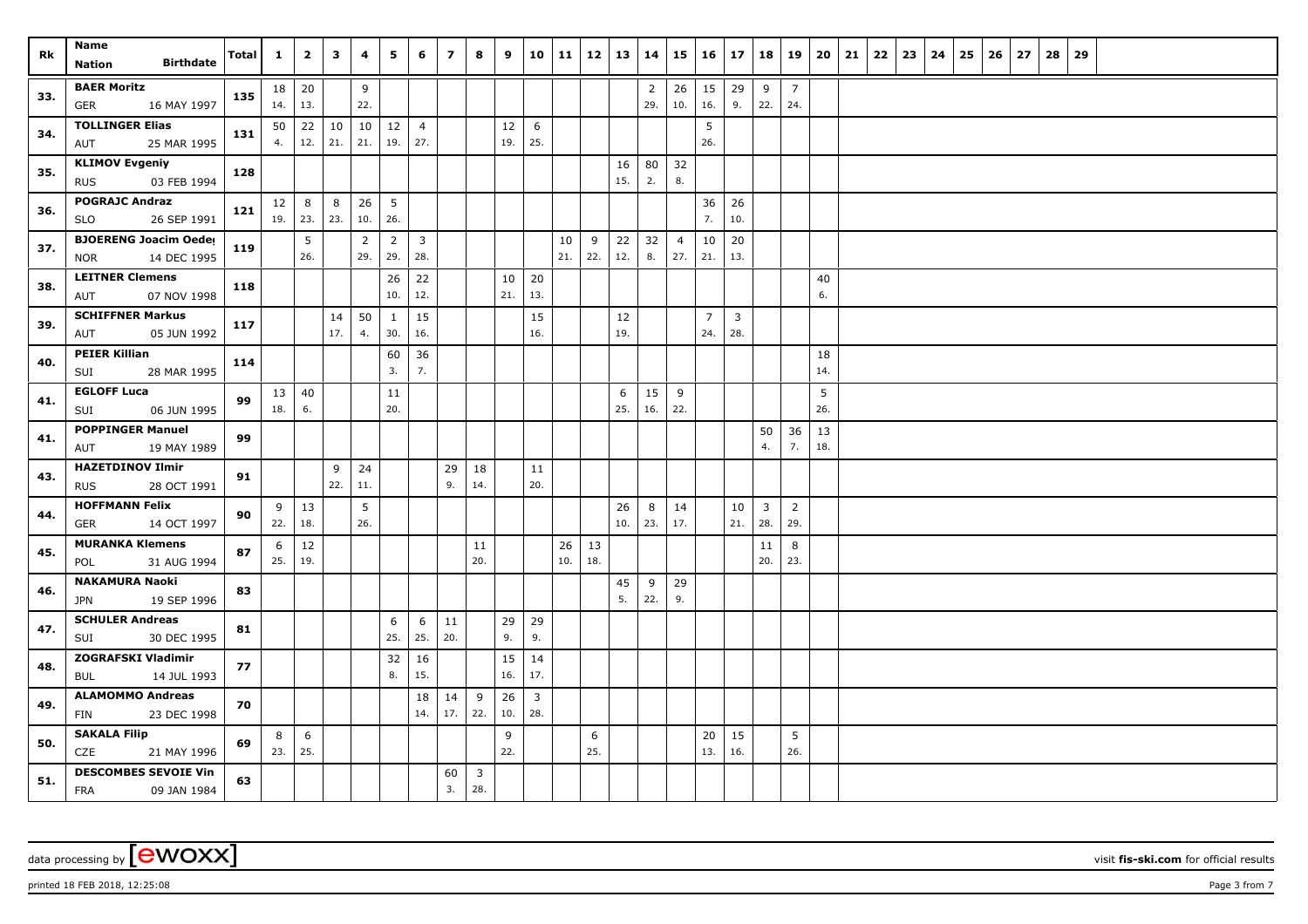| Rk  | Name<br><b>Birthdate</b><br>Nation                        | <b>Total</b> | $\mathbf{1}$ | $\overline{2}$        | 3         | 4                     | 5                     | 6                   | $\overline{7}$ | 8                   | 9                     | 10                    | 11                    | 12   13               |                       | 14                    |           | $15 \mid 16 \mid$     | 17                  | 18                    | 19                    | 20                    | 21 | 22 | 23 | 24 | 25 | 26 | 27 | 28 | 29 |  |  |  |
|-----|-----------------------------------------------------------|--------------|--------------|-----------------------|-----------|-----------------------|-----------------------|---------------------|----------------|---------------------|-----------------------|-----------------------|-----------------------|-----------------------|-----------------------|-----------------------|-----------|-----------------------|---------------------|-----------------------|-----------------------|-----------------------|----|----|----|----|----|----|----|----|----|--|--|--|
| 51. | <b>CHOI Seou</b><br>03 DEC 1982<br>KOR                    | 63           |              |                       |           |                       |                       | 8<br>23.            |                |                     |                       |                       |                       |                       | 32<br>8.              | 11<br>20.             | 12<br>19. |                       |                     |                       |                       |                       |    |    |    |    |    |    |    |    |    |  |  |  |
| 53. | <b>SATO Yukiya</b><br>19 JUN 1995<br>JPN                  | 62           |              |                       |           |                       |                       |                     |                |                     |                       |                       |                       |                       |                       | 40<br>6.              | 22<br>12. |                       |                     |                       |                       |                       |    |    |    |    |    |    |    |    |    |  |  |  |
| 54. | <b>HLAVA Lukas</b><br>10 SEP 1984<br>CZE                  | 61           |              |                       | 11<br>20. | $\overline{4}$<br>27. |                       | $\mathbf{1}$<br>30. |                | $\mathbf{1}$<br>30. | 11<br>20.             |                       | 22<br>12.             | 11<br>20.             |                       |                       |           |                       |                     |                       |                       |                       |    |    |    |    |    |    |    |    |    |  |  |  |
| 55. | <b>ROCH DUPLAND Thomas</b><br>03 FEB 1996<br><b>FRA</b>   | 58           |              |                       |           |                       |                       |                     |                | 8<br>23.            |                       |                       | 18<br>14.             | 18<br>14.             |                       |                       |           | $\overline{4}$<br>27. |                     | $\overline{2}$<br>29. | $\overline{4}$<br>27. | $\overline{4}$<br>27. |    |    |    |    |    |    |    |    |    |  |  |  |
| 56. | <b>AUNE Joakim</b><br>10 AUG 1993<br><b>NOR</b>           | 53           |              |                       |           |                       |                       |                     |                |                     |                       |                       |                       |                       |                       |                       |           | $\overline{2}$<br>29. | 18<br>14.           | 18<br>14.             | 9<br>22.              | 6<br>25.              |    |    |    |    |    |    |    |    |    |  |  |  |
| 57. | <b>BUSKUM Andreas Graner</b><br>05 JUN 1996<br><b>NOR</b> | 51           |              |                       |           |                       |                       |                     |                |                     |                       |                       | 16<br>15.             | 22<br>12.             | 13<br>18.             |                       |           |                       |                     |                       |                       |                       |    |    |    |    |    |    |    |    |    |  |  |  |
| 58. | <b>TARMAN Rok</b><br><b>SLO</b><br>18 OCT 1997            | 49           |              |                       |           |                       |                       |                     |                |                     |                       | $\mathbf{1}$<br>30.   | 5<br>26.              | $\overline{3}$<br>28. |                       |                       | 3<br>28.  | 13<br>18.             | 24<br>11.           |                       |                       |                       |    |    |    |    |    |    |    |    |    |  |  |  |
| 58. | <b>HAUSWIRTH Sandro</b><br>29 AUG 2000<br>SUI             | 49           |              |                       |           |                       | 8<br>23.              | 32<br>8.            | 9<br>22.       |                     |                       |                       |                       |                       |                       |                       |           |                       |                     |                       |                       |                       |    |    |    |    |    |    |    |    |    |  |  |  |
| 60. | <b>WASEK Pawel</b><br>02 JUN 1999<br>POL                  | 48           |              |                       | 6<br>25.  | 13<br>18.             |                       |                     |                |                     |                       |                       |                       |                       |                       |                       |           |                       |                     |                       |                       | 29<br>9.              |    |    |    |    |    |    |    |    |    |  |  |  |
| 61. | <b>MYHREN Mats Bjerke</b><br>23 SEP 1997<br><b>NOR</b>    | 46           |              |                       | 26<br>10. |                       | $\overline{7}$<br>24. |                     |                | 10<br>21.           | $\overline{3}$<br>28. |                       |                       |                       |                       |                       |           |                       |                     |                       |                       |                       |    |    |    |    |    |    |    |    |    |  |  |  |
| 62. | <b>MAEAETTAE Jarkko</b><br>28 DEC 1994<br>FIN             | 44           |              | $\overline{4}$<br>27. | 18<br>14. | 22<br>12.             |                       |                     |                |                     |                       |                       |                       |                       |                       |                       |           |                       |                     |                       |                       |                       |    |    |    |    |    |    |    |    |    |  |  |  |
| 63. | <b>IWASA Yuken</b><br>02 JUL 1999<br>JPN                  | 43           |              |                       |           |                       |                       | 29<br>9.            |                | 14<br>17.           |                       |                       |                       |                       |                       |                       |           |                       |                     |                       |                       |                       |    |    |    |    |    |    |    |    |    |  |  |  |
| 64. | <b>KRAUS Marinus</b><br><b>GER</b><br>13 FEB 1991         | 42           |              |                       |           |                       |                       |                     | 5<br>26.       |                     | $\overline{7}$<br>24. |                       |                       |                       |                       |                       |           | 16<br>15.             | 14<br>17.           |                       |                       |                       |    |    |    |    |    |    |    |    |    |  |  |  |
| 65. | <b>STEINER Maximilian</b><br>04 MAY 1996<br>AUT           | 41           |              |                       |           |                       |                       |                     |                |                     |                       | $\overline{7}$<br>24. |                       |                       |                       |                       |           | 11<br>20.             | 6<br>25.            | 6<br>25.              | 11<br>20.             |                       |    |    |    |    |    |    |    |    |    |  |  |  |
| 66. | <b>NAZAROV Mikhail</b><br>14 OCT 1994<br><b>RUS</b>       | 40           |              |                       |           |                       |                       |                     |                |                     |                       |                       |                       |                       | 20<br>13.             | $\overline{7}$<br>24. | 13<br>18. |                       |                     |                       |                       |                       |    |    |    |    |    |    |    |    |    |  |  |  |
| 67. | <b>LEJA Krzysztof</b><br>21 FEB 1996<br>POL               | 35           |              |                       |           |                       |                       |                     |                |                     |                       |                       | 29<br>9.              | $\overline{4}$<br>27. | $\overline{2}$<br>29. |                       |           |                       |                     |                       |                       |                       |    |    |    |    |    |    |    |    |    |  |  |  |
| 67. | <b>BRESADOLA Davide</b><br>ITA<br>10 SEP 1988             | 35           |              |                       |           |                       |                       |                     | 20<br>13.      | 6<br>25.            |                       | 9<br>22.              |                       |                       |                       |                       |           |                       |                     |                       |                       |                       |    |    |    |    |    |    |    |    |    |  |  |  |
| 69. | <b>BRASME Paul</b><br>FRA<br>03 AUG 1997                  | 32           |              |                       |           |                       |                       |                     |                |                     |                       |                       | 8<br>23.              | 24<br>11.             |                       |                       |           |                       |                     |                       |                       |                       |    |    |    |    |    |    |    |    |    |  |  |  |
| 70. | <b>SOUKUP Matthew</b><br>CAN<br>31 AUG 1997               | 31           |              |                       |           |                       |                       |                     |                |                     |                       |                       | $\overline{7}$<br>24. | 12<br>19.             |                       |                       |           | 6<br>25.              | $\mathbf{1}$<br>30. | $\overline{4}$<br>27. | $\mathbf{1}$<br>30.   |                       |    |    |    |    |    |    |    |    |    |  |  |  |

data processing by **CWOXX** visit fis-ski.com for official results

printed 18 FEB 2018, 12:25:08 Page 4 from 7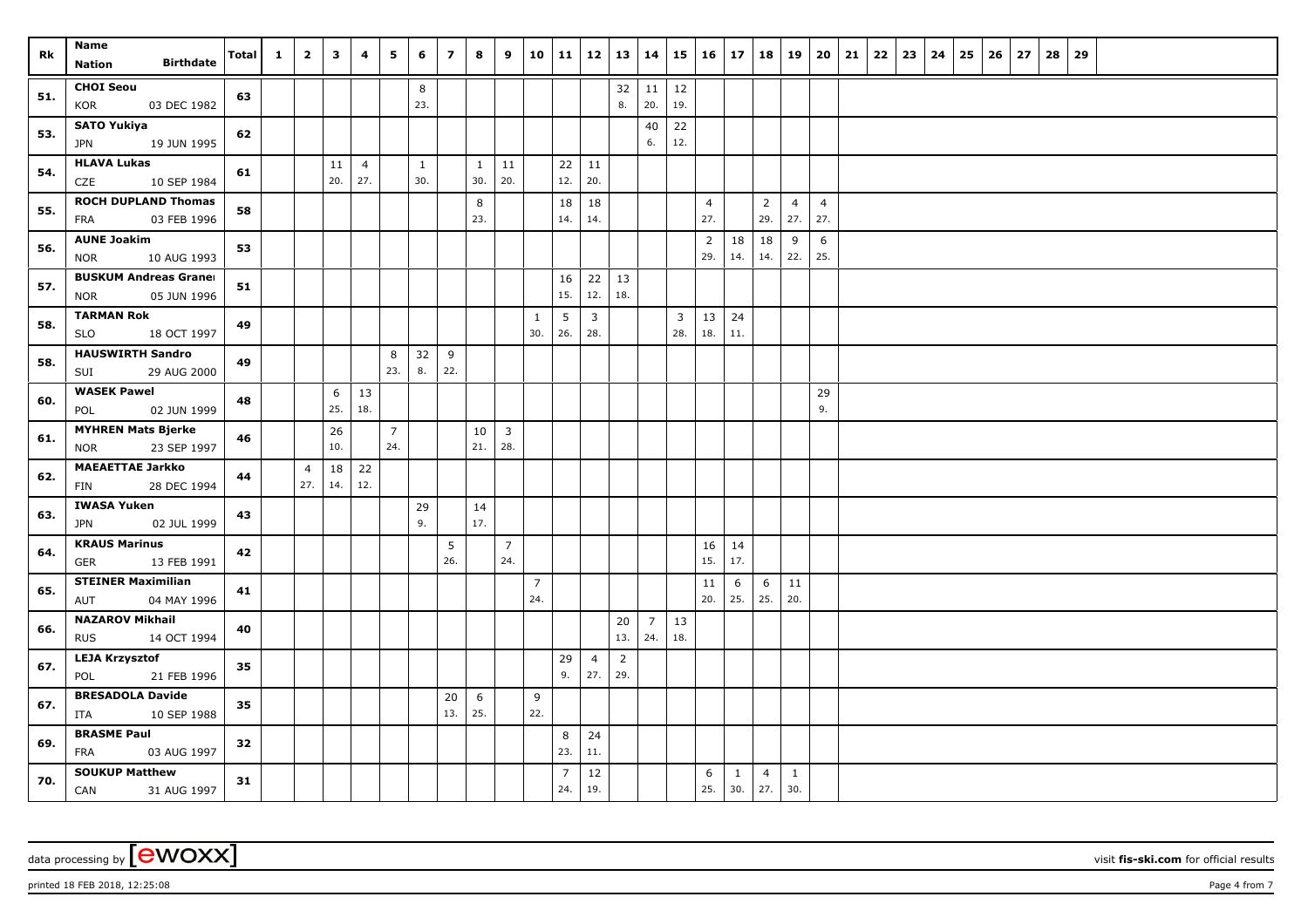| Rk  | Name                                     | <b>Total</b> | $\mathbf{1}$           | $\overline{2}$        | $\overline{\mathbf{3}}$ | $\overline{4}$ | 5              | 6   | $\overline{7}$ | 8                     | 9              | 10 11          |     |                | $12 \mid 13 \mid 14$  |           | 15             |                       | $16 \mid 17 \mid 18$ | 19 | 20 21 | 22 | 23 | $24 \mid 25$ | 26 | 27 | 28 | 29 |  |  |  |
|-----|------------------------------------------|--------------|------------------------|-----------------------|-------------------------|----------------|----------------|-----|----------------|-----------------------|----------------|----------------|-----|----------------|-----------------------|-----------|----------------|-----------------------|----------------------|----|-------|----|----|--------------|----|----|----|----|--|--|--|
|     | <b>Birthdate</b><br><b>Nation</b>        |              |                        |                       |                         |                |                |     |                |                       |                |                |     |                |                       |           |                |                       |                      |    |       |    |    |              |    |    |    |    |  |  |  |
| 71. | <b>SAKUYAMA Kento</b>                    | 30           |                        |                       |                         |                |                |     |                |                       |                |                |     |                |                       | 15        | 15             |                       |                      |    |       |    |    |              |    |    |    |    |  |  |  |
|     | <b>JPN</b><br>03 JUL 1990                |              |                        |                       |                         |                |                |     |                |                       |                |                |     |                |                       | 16.       | 16.            |                       |                      |    |       |    |    |              |    |    |    |    |  |  |  |
| 72. | <b>MAKSIMOCHKIN Mikhail</b>              | 26           |                        |                       |                         |                | $\overline{4}$ |     |                |                       |                |                | 12  | 10             |                       |           |                |                       |                      |    |       |    |    |              |    |    |    |    |  |  |  |
|     | 29 AUG 1993<br><b>RUS</b>                |              |                        |                       |                         |                | 27.            |     |                |                       |                |                | 19. | 21.            |                       |           |                |                       |                      |    |       |    |    |              |    |    |    |    |  |  |  |
| 73. | <b>KARLEN Gabriel</b>                    | ${\bf 25}$   |                        |                       |                         |                | 9              | 9   |                | $\overline{2}$        |                |                |     |                | 5                     |           |                |                       |                      |    |       |    |    |              |    |    |    |    |  |  |  |
|     | 10 MAR 1994<br>SUI                       |              |                        |                       |                         |                | 22.            | 22. |                | 29.                   |                |                |     |                | 26.                   |           |                |                       |                      |    |       |    |    |              |    |    |    |    |  |  |  |
| 73. | <b>LARSON Casey</b>                      | 25           |                        |                       |                         |                |                |     |                |                       |                |                | 11  | 14             |                       |           |                |                       |                      |    |       |    |    |              |    |    |    |    |  |  |  |
|     | <b>USA</b><br>16 DEC 1998                |              |                        |                       |                         |                |                |     |                |                       |                |                | 20. | 17.            |                       |           |                |                       |                      |    |       |    |    |              |    |    |    |    |  |  |  |
| 75. | <b>NAITO Tomofumi</b>                    | 24           |                        |                       |                         |                |                |     |                |                       |                |                |     |                |                       | 24<br>11. |                |                       |                      |    |       |    |    |              |    |    |    |    |  |  |  |
|     | JPN<br>22 FEB 1993                       |              |                        |                       |                         |                |                |     |                |                       |                |                |     |                |                       |           |                |                       |                      |    |       |    |    |              |    |    |    |    |  |  |  |
| 75. | <b>SEIDL Fabian</b><br>23 JUN 1997       | 24           | 17.                    | $14 \mid 10$<br>21.   |                         |                |                |     |                |                       |                |                |     |                |                       |           |                |                       |                      |    |       |    |    |              |    |    |    |    |  |  |  |
|     | GER<br><b>RUPITSCH Markus</b>            |              |                        |                       |                         |                |                |     |                |                       |                |                |     |                |                       |           |                |                       |                      |    |       |    |    |              |    |    |    |    |  |  |  |
| 77. | 08 NOV 1997<br>AUT                       | 23           | $5\phantom{.0}$<br>26. |                       |                         | 6<br>25.       |                |     |                |                       | 5<br>26.       | 5<br>26.       |     |                |                       |           |                | $\overline{2}$<br>29. |                      |    |       |    |    |              |    |    |    |    |  |  |  |
|     | <b>OSTERC Aljaz</b>                      |              |                        |                       |                         |                |                |     |                |                       |                |                |     |                |                       |           |                |                       |                      |    |       |    |    |              |    |    |    |    |  |  |  |
| 77. | 02 MAR 1999<br><b>SLO</b>                | 23           | $\overline{7}$<br>24.  |                       |                         |                | 16<br>15.      |     |                |                       |                |                |     |                |                       |           |                |                       |                      |    |       |    |    |              |    |    |    |    |  |  |  |
|     | <b>GLASDER Michael</b>                   |              |                        |                       |                         |                | 10             | 13  |                |                       |                |                |     |                |                       |           |                |                       |                      |    |       |    |    |              |    |    |    |    |  |  |  |
| 77. | 27 MAR 1989<br><b>USA</b>                | 23           |                        |                       |                         |                | 21.            | 18. |                |                       |                |                |     |                |                       |           |                |                       |                      |    |       |    |    |              |    |    |    |    |  |  |  |
|     | <b>TOCHIMOTO Shohei</b>                  |              |                        |                       |                         |                |                |     |                |                       |                |                |     |                |                       | 20        | $\overline{2}$ |                       |                      |    |       |    |    |              |    |    |    |    |  |  |  |
| 80. | 21 DEC 1989<br><b>JPN</b>                | 22           |                        |                       |                         |                |                |     |                |                       |                |                |     |                |                       | 13.       | 29.            |                       |                      |    |       |    |    |              |    |    |    |    |  |  |  |
|     | <b>SANDELL Jonas-Sloth</b>               |              |                        |                       |                         |                |                |     |                |                       |                |                | 13  | 8              |                       |           |                |                       |                      |    |       |    |    |              |    |    |    |    |  |  |  |
| 81. | 12 FEB 1995<br><b>NOR</b>                | 21           |                        |                       |                         |                |                |     |                |                       |                |                | 18. | 23.            |                       |           |                |                       |                      |    |       |    |    |              |    |    |    |    |  |  |  |
| 82. | <b>SCHMID Constantin</b>                 | 20           |                        |                       |                         |                |                |     |                |                       |                |                |     |                |                       |           |                |                       |                      |    | 20    |    |    |              |    |    |    |    |  |  |  |
|     | GER<br>27 NOV 1999                       |              |                        |                       |                         |                |                |     |                |                       |                |                |     |                |                       |           |                |                       |                      |    | 13.   |    |    |              |    |    |    |    |  |  |  |
| 82. | <b>LISSO Justin</b>                      | 20           |                        |                       |                         |                |                |     | 8              | $\overline{4}$        | $\overline{4}$ | $\overline{4}$ |     |                |                       |           |                |                       |                      |    |       |    |    |              |    |    |    |    |  |  |  |
|     | GER<br>12 DEC 1999                       |              |                        |                       |                         |                |                |     | 23.            | 27.                   | 27.            | 27.            |     |                |                       |           |                |                       |                      |    |       |    |    |              |    |    |    |    |  |  |  |
| 84. | <b>TOROK Eduard</b>                      | 17           | 10 <sup>1</sup>        | $\overline{7}$        |                         |                |                |     |                |                       |                |                |     |                |                       |           |                |                       |                      |    |       |    |    |              |    |    |    |    |  |  |  |
|     | 02 MAY 1997<br>ROU                       |              | 21.                    | 24.                   |                         |                |                |     |                |                       |                |                |     |                |                       |           |                |                       |                      |    |       |    |    |              |    |    |    |    |  |  |  |
| 85. | <b>IPCIOGLU Fatih Arda</b>               | 16           |                        |                       |                         |                |                |     |                |                       |                |                | 9   | $\overline{7}$ |                       |           |                |                       |                      |    |       |    |    |              |    |    |    |    |  |  |  |
|     | 28 SEP 1997<br>TUR                       |              |                        |                       |                         |                |                |     |                |                       |                |                | 22. | 24.            |                       |           |                |                       |                      |    |       |    |    |              |    |    |    |    |  |  |  |
| 86. | <b>CHOI Heung Chul</b>                   | 12           |                        |                       |                         |                |                |     |                |                       |                |                | 3   | $\overline{2}$ | $\overline{7}$        |           |                |                       |                      |    |       |    |    |              |    |    |    |    |  |  |  |
|     | 03 DEC 1981<br>KOR                       |              |                        |                       |                         |                |                |     |                |                       |                |                | 28. | 29.            | 24.                   |           |                |                       |                      |    |       |    |    |              |    |    |    |    |  |  |  |
| 86. | <b>REISENAUER Janni</b>                  | 12           |                        | $\overline{4}$<br>27. |                         |                |                |     |                |                       | 8<br>23.       |                |     |                |                       |           |                |                       |                      |    |       |    |    |              |    |    |    |    |  |  |  |
|     | 07 NOV 1997<br>AUT                       |              |                        |                       |                         |                |                |     |                |                       |                |                |     |                |                       |           |                |                       |                      |    |       |    |    |              |    |    |    |    |  |  |  |
| 88. | <b>SELL Adrian</b><br>GER<br>28 APR 1998 | 11           |                        |                       |                         |                |                |     |                | $\overline{7}$<br>24. |                |                |     |                | $\overline{4}$<br>27. |           |                |                       |                      |    |       |    |    |              |    |    |    |    |  |  |  |
|     | <b>MAURER Joshua</b>                     |              |                        |                       |                         |                |                |     |                |                       |                |                |     |                | 11                    |           |                |                       |                      |    |       |    |    |              |    |    |    |    |  |  |  |
| 88. | <b>CAN</b><br>20 SEP 1996                | 11           |                        |                       |                         |                |                |     |                |                       |                |                |     |                | 20.                   |           |                |                       |                      |    |       |    |    |              |    |    |    |    |  |  |  |

data processing by **CWOXX** visit fis-ski.com for official results

printed 18 FEB 2018, 12:25:08 **Page 5** from 7 **Page 5** from 7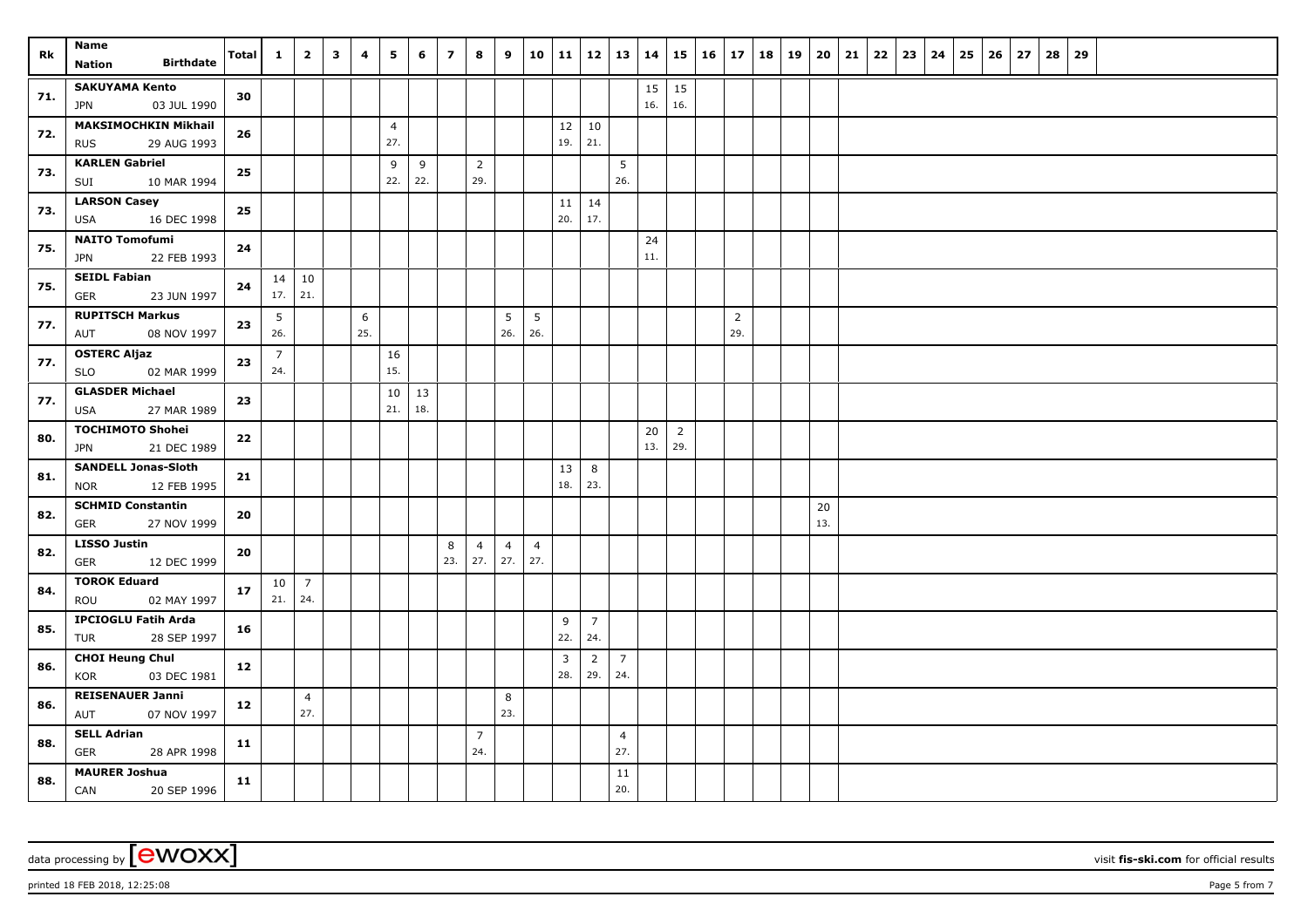| Rk   | Name<br><b>Birthdate</b><br>Nation                     | <b>Total</b>            | $\mathbf{1}$           | $\overline{2}$        | $\overline{\mathbf{3}}$ | 4                     | 5                              | 6                     | $\overline{z}$        | 8 | 9 | 10 |                |     | 11   12   13   14 |                |     | $15 \mid 16 \mid 17$  |                | 18                  | 19   20        | 21 | $22 \mid 23 \mid$ | $24 \mid 25$ | 26 | 27 | 28 | 29 |  |  |  |
|------|--------------------------------------------------------|-------------------------|------------------------|-----------------------|-------------------------|-----------------------|--------------------------------|-----------------------|-----------------------|---|---|----|----------------|-----|-------------------|----------------|-----|-----------------------|----------------|---------------------|----------------|----|-------------------|--------------|----|----|----|----|--|--|--|
|      | <b>ROMASHOV Alexey</b>                                 |                         |                        |                       |                         |                       |                                |                       |                       |   |   |    |                |     |                   |                | 10  |                       |                |                     |                |    |                   |              |    |    |    |    |  |  |  |
| 90.  | 29 APR 1992<br><b>RUS</b>                              | 10                      |                        |                       |                         |                       |                                |                       |                       |   |   |    |                |     |                   |                | 21. |                       |                |                     |                |    |                   |              |    |    |    |    |  |  |  |
| 91.  | <b>CECON Federico</b>                                  | 9                       |                        |                       |                         |                       |                                |                       |                       |   |   |    | $\overline{4}$ | 5   |                   |                |     |                       |                |                     |                |    |                   |              |    |    |    |    |  |  |  |
|      | 11 JUN 1994<br>ITA                                     |                         |                        |                       |                         |                       |                                |                       |                       |   |   |    | 27.            | 26. |                   |                |     |                       |                |                     |                |    |                   |              |    |    |    |    |  |  |  |
| 91.  | <b>PREVC Cene</b>                                      | 9                       |                        |                       |                         |                       |                                |                       |                       |   |   |    |                |     |                   |                |     |                       | 9<br>22.       |                     |                |    |                   |              |    |    |    |    |  |  |  |
|      | <b>SLO</b><br>12 MAR 1996<br><b>ASIKAINEN Lauri</b>    |                         |                        |                       | 5                       | $\overline{3}$        |                                |                       |                       |   |   |    |                |     |                   |                |     |                       |                |                     |                |    |                   |              |    |    |    |    |  |  |  |
| 93.  | FIN<br>28 MAY 1989                                     | 8                       |                        |                       | 26.                     | 28.                   |                                |                       |                       |   |   |    |                |     |                   |                |     |                       |                |                     |                |    |                   |              |    |    |    |    |  |  |  |
| 93.  | <b>OJALA Juho</b>                                      | 8                       |                        |                       |                         | 8                     |                                |                       |                       |   |   |    |                |     |                   |                |     |                       |                |                     |                |    |                   |              |    |    |    |    |  |  |  |
|      | 17 MAR 1995<br>FIN                                     |                         |                        |                       |                         | 23.                   |                                |                       |                       |   |   |    |                |     |                   |                |     |                       |                |                     |                |    |                   |              |    |    |    |    |  |  |  |
| 95.  | <b>AIGRO Artti</b><br>29 AUG 1999<br><b>EST</b>        | $\overline{z}$          |                        |                       |                         | $\overline{7}$<br>24. |                                |                       |                       |   |   |    |                |     |                   |                |     |                       |                |                     |                |    |                   |              |    |    |    |    |  |  |  |
| 95.  | <b>KYTOESAHO Niko</b>                                  | $\overline{7}$          |                        |                       | $\overline{7}$          |                       |                                |                       |                       |   |   |    |                |     |                   |                |     |                       |                |                     |                |    |                   |              |    |    |    |    |  |  |  |
|      | 18 DEC 1999<br>FIN                                     |                         |                        |                       | 24.                     |                       |                                |                       |                       |   |   |    |                |     |                   |                |     |                       |                |                     |                |    |                   |              |    |    |    |    |  |  |  |
| 95.  | <b>LIENHER Maximilian</b>                              | $\overline{z}$          |                        |                       |                         |                       |                                |                       | $\overline{7}$<br>24. |   |   |    |                |     |                   |                |     |                       |                |                     |                |    |                   |              |    |    |    |    |  |  |  |
|      | 30 JAN 1999<br>AUT<br><b>JUSTIN Rok</b>                |                         |                        |                       |                         |                       |                                |                       |                       |   |   |    |                |     |                   |                |     |                       |                |                     |                |    |                   |              |    |    |    |    |  |  |  |
| 95.  | <b>SLO</b><br>06 APR 1993                              | $\overline{z}$          | $5\overline{)}$<br>26. | $\overline{2}$<br>29. |                         |                       |                                |                       |                       |   |   |    |                |     |                   |                |     |                       |                |                     |                |    |                   |              |    |    |    |    |  |  |  |
| 99.  | <b>TROFIMOV Roman Serge</b>                            | 6                       |                        |                       |                         |                       |                                |                       | $\overline{3}$        |   |   |    |                |     |                   |                |     |                       |                |                     | $\overline{3}$ |    |                   |              |    |    |    |    |  |  |  |
|      | 19 NOV 1989<br><b>RUS</b>                              |                         |                        |                       |                         |                       |                                |                       | 28.                   |   |   |    |                |     |                   |                |     |                       |                |                     | 28.            |    |                   |              |    |    |    |    |  |  |  |
| 100. | <b>HARADA Yumu</b><br><b>JPN</b><br>15 SEP 1990        | 5                       |                        |                       |                         |                       |                                |                       |                       |   |   |    |                |     |                   | 5<br>26.       |     |                       |                |                     |                |    |                   |              |    |    |    |    |  |  |  |
|      | <b>WESTERHEIM Oscar P</b>                              |                         |                        |                       |                         |                       |                                |                       |                       |   |   |    |                |     |                   |                |     |                       | 5              |                     |                |    |                   |              |    |    |    |    |  |  |  |
| 100. | <b>NOR</b><br>03 JAN 1996                              | 5                       |                        |                       |                         |                       |                                |                       |                       |   |   |    |                |     |                   |                |     |                       | 26.            |                     |                |    |                   |              |    |    |    |    |  |  |  |
| 100. | <b>FUCHS Tim</b><br><b>GER</b><br>03 AUG 1997          | 5                       |                        |                       |                         |                       | $\overline{\mathbf{3}}$<br>28. | $\overline{2}$<br>29. |                       |   |   |    |                |     |                   |                |     |                       |                |                     |                |    |                   |              |    |    |    |    |  |  |  |
| 103. | <b>PAVLIC Blaz</b>                                     | 4                       |                        |                       |                         |                       |                                |                       |                       |   |   |    |                |     |                   |                |     |                       | $\overline{4}$ |                     |                |    |                   |              |    |    |    |    |  |  |  |
|      | <b>SLO</b><br>26 FEB 1998                              |                         |                        |                       |                         |                       |                                |                       |                       |   |   |    |                |     |                   |                |     |                       | 27.            |                     |                |    |                   |              |    |    |    |    |  |  |  |
| 103. | <b>VANCURA Tomas</b><br>CZE<br>10 SEP 1996             | 4                       |                        |                       |                         |                       |                                |                       |                       |   |   |    |                |     |                   |                |     | $\overline{3}$<br>28. |                | $\mathbf{1}$<br>30. |                |    |                   |              |    |    |    |    |  |  |  |
| 103. | <b>WATANABE Hiroaki</b>                                | $\overline{\mathbf{4}}$ |                        |                       |                         |                       |                                |                       |                       |   |   |    |                |     |                   | $\overline{4}$ |     |                       |                |                     |                |    |                   |              |    |    |    |    |  |  |  |
|      | 18 SEP 1991<br><b>JPN</b>                              |                         |                        |                       |                         |                       |                                |                       |                       |   |   |    |                |     |                   | 27.            |     |                       |                |                     |                |    |                   |              |    |    |    |    |  |  |  |
| 106. | <b>DELLASEGA Roberto</b>                               | $\mathbf{3}$            |                        |                       |                         |                       |                                |                       |                       |   |   |    | $\mathbf{1}$   |     |                   |                |     |                       |                |                     | $\overline{2}$ |    |                   |              |    |    |    |    |  |  |  |
|      | 15 JUN 1990<br>ITA                                     |                         |                        |                       |                         |                       |                                |                       |                       |   |   |    | 30.            |     |                   |                |     |                       |                |                     | 29.            |    |                   |              |    |    |    |    |  |  |  |
| 106. | <b>BAZHENOV Aleksandr</b><br><b>RUS</b><br>13 JUL 1995 | $\mathbf{3}$            |                        |                       | $\mathbf{3}$<br>28.     |                       |                                |                       |                       |   |   |    |                |     |                   |                |     |                       |                |                     |                |    |                   |              |    |    |    |    |  |  |  |
|      | <b>SOEBERG Sigurd Nymoel</b>                           |                         |                        |                       | $\overline{2}$          |                       |                                |                       |                       |   |   |    |                |     |                   |                |     |                       |                |                     |                |    |                   |              |    |    |    |    |  |  |  |
| 108. | <b>NOR</b><br>31 AUG 1994                              | $\overline{\mathbf{2}}$ |                        |                       | 29.                     |                       |                                |                       |                       |   |   |    |                |     |                   |                |     |                       |                |                     |                |    |                   |              |    |    |    |    |  |  |  |

data processing by **CWOXX** visit fis-ski.com for official results

printed 18 FEB 2018, 12:25:08 **Page 6** from 7